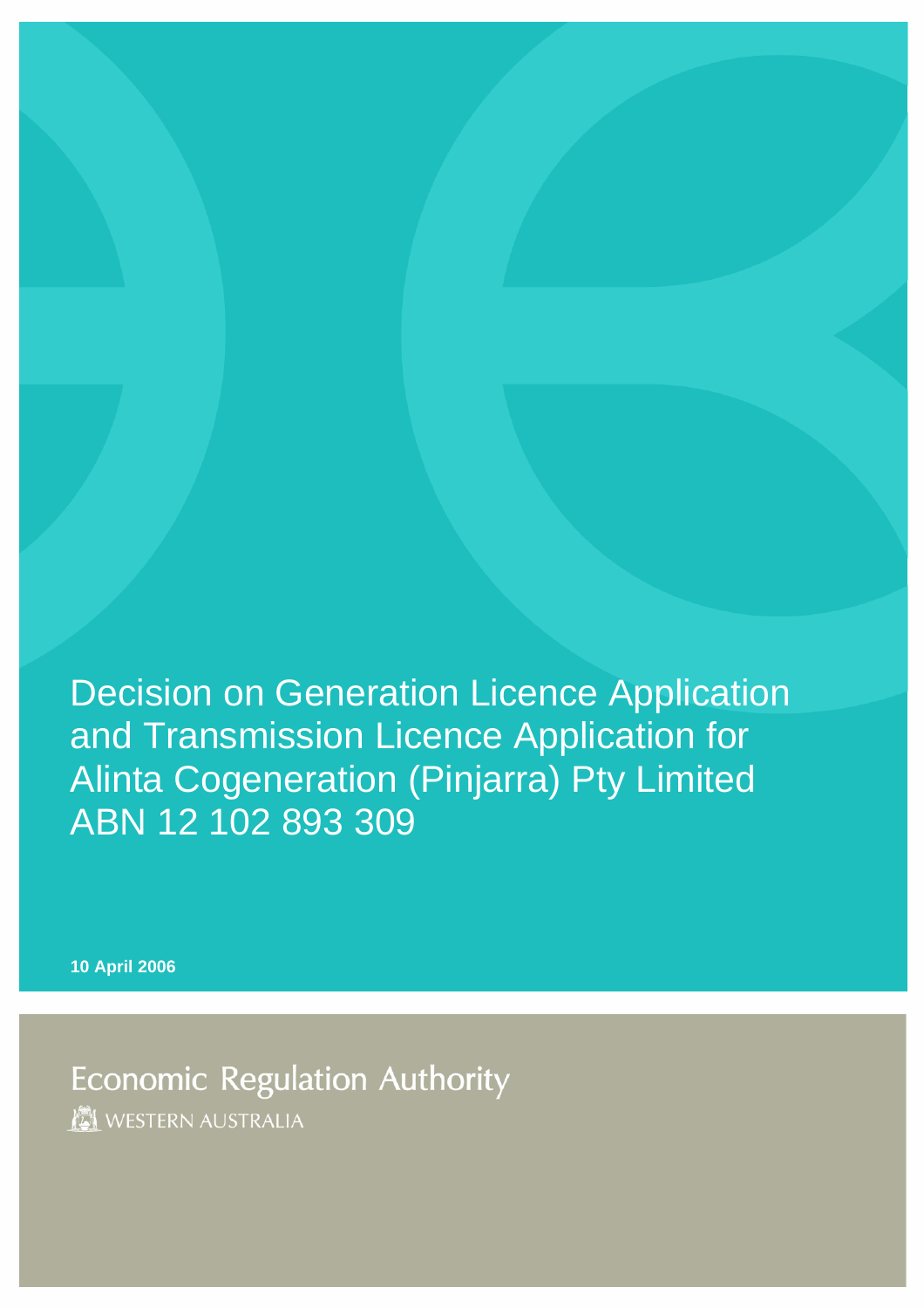A full copy of this document is available from the Economic Regulation Authority website at [www.era.wa.gov.au](http://www.era.wa.gov.au/).

For further information, contact:

Mr Paul Kelly Executive Director Licensing, Monitoring and Customer Protection Economic Regulation Authority Perth, Western Australia Phone: (08) 9213 1900

© Economic Regulation Authority 2006

The copying of this document in whole or part for non-commercial purposes is permitted provided that appropriate acknowledgment is made of the Economic Regulation Authority and the State of Western Australia. Any other copying of this document is not permitted without the express written consent of the Authority.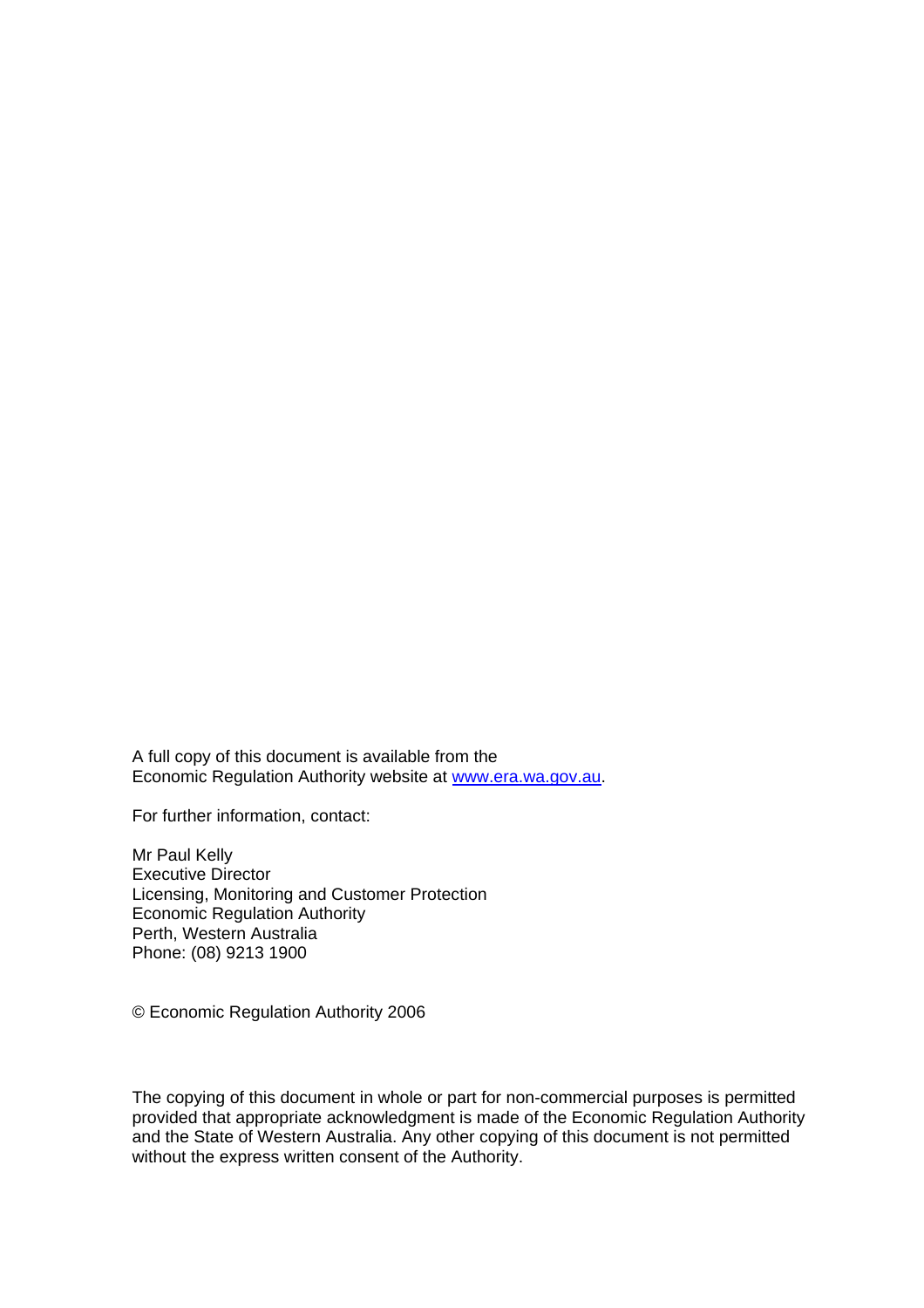## **DECISION**

- 1. On 22 December 2005 Alinta Cogeneration (Pinjarra) Pty Limited ABN 12 102 893 309 (**applicant**) submitted an application to the Economic Regulation Authority (**Authority**) for a Generation Licence to operate the existing electricity generating works and construct an additional generating works on land adjacent to the Alcoa Alumina Refinery at Pinjarra in Western Australia.
- 2. On 22 December 2005 the applicant submitted an application to the Authority for a Transmission Licence to operate existing electricity transmission assets originating at generating works on land located adjacent to the Alcoa Alumina Refinery at Pinjarra and terminating at the Western Power Transmission Station located at Pinjarra in Western Australia. In addition the applicant is seeking to construct and operate proposed transmission assets originating on land located adjacent to the Alcoa Alumina Refinery at Pinjarra and terminating at the Western Power Transmission Station located at Oakley in Western Australia. The proposed licence area is located within the South West interconnected system (**SWIS**).
- 3. The Generation and Transmission Licence Applications were made pursuant to section 10 of the *Electricity Industry Act 2004* (**Act**).
- 4. Pursuant to section 19 and section 9 of the Act, the Authority approves the grant of a Generation Licence to the Applicant to generate the supply of electricity subject to, and in accordance with, the terms set out in the Generation Licence. The term of the Generation Licence is 30 years.
- 5. Pursuant to section 19 and section 9 of the Act, the Authority approves the grant of a Transmission Licence to the Applicant to supply electricity subject to, and in accordance with, the terms set out in the Transmission Licence. The term of the Transmission Licence is 30 years.

## **REASONS**

- 1. The Authority engaged 2020 Global Pty Ltd (**2020 Global**) to examine the financial capacity of the Applicant to undertake the activities authorised by the Generation Licence and the Transmission Licence. Following the assessment, 2020 Global concluded that the Applicant has access to and will likely retain the financial resources to undertake the activities authorised by the Generation Licence and the Transmission Licence under the Act.
- 2. The Authority engaged ETSA Utilities Pty Ltd (**ETSA Utilities**) to examine the technical capacity of the Applicant to undertake activities authorised by the Generation Licence and the Transmission Licence. Following the assessment ETSA Utilities concluded that the Applicant on the basis of the technical assessment, be granted the Generation Licence and Transmission Licence they applied for.
- 3. The Authority has considered the Generation and Transmission Licence Applications and the advisers' reports and is satisfied that the Applicant meets the requirements of section 19(1) of the Act.
- 4. Section 9 of the Act states that the Authority must not exercise a power conferred by Division 3 of the Act (General licensing provisions) unless the Authority is satisfied that it would not be contrary to the public interest to do so.